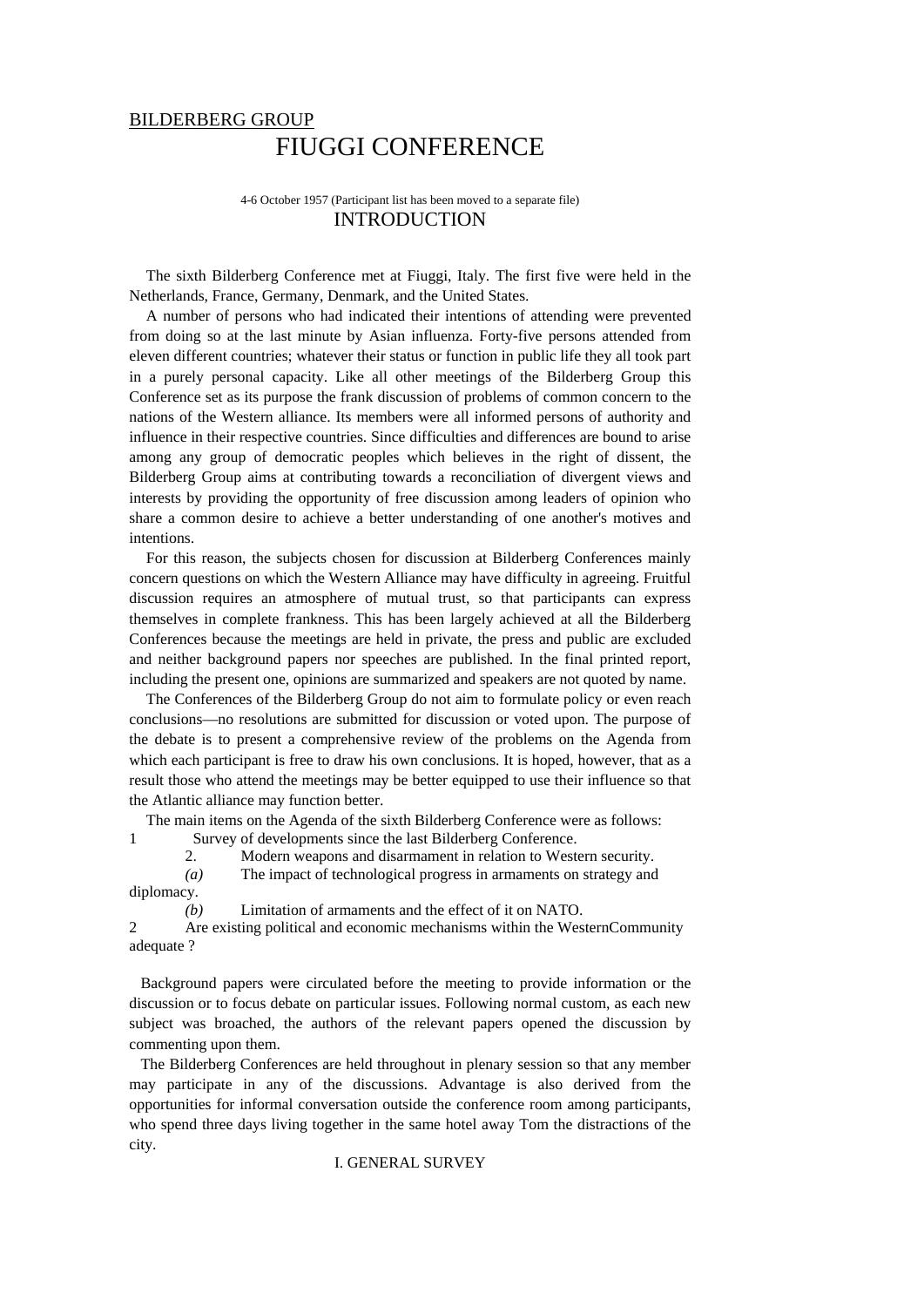The Conference began with a general discussion of international developments since the previous meeting at St. Simons Island, Georgia, in February. The main themes of this discussion were political developments in the Communist bloc and the Middle East, and economic developments in the free world.

#### *(a) The Soviet Union*

The opening speaker analysed recent changes inside the Soviet leadership and compared the position and methods of Khrushchev with those of Stalin. Khrushchev must be seen as personifying the Communist Party element in the Soviet ruling class. He had first liquidated Beria so that the Party could regain control over the police. He demoted Malenkov so that the managerial bureaucracy could be subordinated to the Party—this was also the main purpose of the economic decentralization carried out earlier this year. The elimination of Molotov, Malenkov, and Kaganovich from the ruling group was accompanied by the old Stalinist technique of enlarging the most important Party organs so that they could be packed with the leaders' nominees. Though many observers expected the recent changes to mean a strengthening of the Red Army's power, the speaker doubted this on the grounds that whenever the Army seeks to strengthen its influence in a State it is the Majors and Colonels and seldom the Field Marshals who are behind it. It was doubtful whether the present Army leaders in Russia were capable of exerting much influence.\*

There was every reason to believe that the Communist Party was now firmly in control of Soviet policy. As long as this situation lasted, the attitudes resulting from Party predominance in domestic affairs would determine Soviet policy abroad. There was no ground for hoping that recent changes in the Soviet leadership would produce an improvement in East-West relations.

It was easier to interpret the trend of Soviet policy by comparing the relative strengths of the two power blocs. Perhaps Khrushchev was taking more risks in foreign policy because he felt the Soviet position to be stronger—witness Russia's lead in the I.C.B.M. and the Sputnik.

One of the speakers believed that domestic problems were far more important to the Russian leaders than external problems—the former determining Soviet policy on the latter. There was disagreement in the Conference, however, concerning the nature of the interaction between domestic and foreign policy in Russia. Though Soviet foreign policy appeared to be tougher now than before, the internal system was subject to serious pressures and weaknesses. New social forces were beginning to exert a direct influence on Government behaviour—in particular the intelligentsia, the younger generation, and the managerial middle class. One result was an increasing demand for consumer goods which already faced the Russian leadership with difficult economic problems. The demands on the Soviet economy were now so large and numerous that it was doubtful whether the present system could satisfy them all.

One of the participants felt that for this reason the West should keep Russia under economic pressure by maintaining the arms race, which put much more serious burdens on the Soviet Union than competition between East and West in aid to the underdeveloped areas. Other participants, however, maintained that, since Russia now had a lead of four to one over the West in ground forces on the European continent, she could afford to reduce her margin of superiority considerably in this field without losing her capacity for military pressure or direct aggression. Other participants showed concern that in fact the West had been disarming unilaterally during the year without attempting to obtain military or political concessions from the Russians in return. (Some of the points made concerning defence and disarmament during the preliminary discussion will be recorded below in section III.)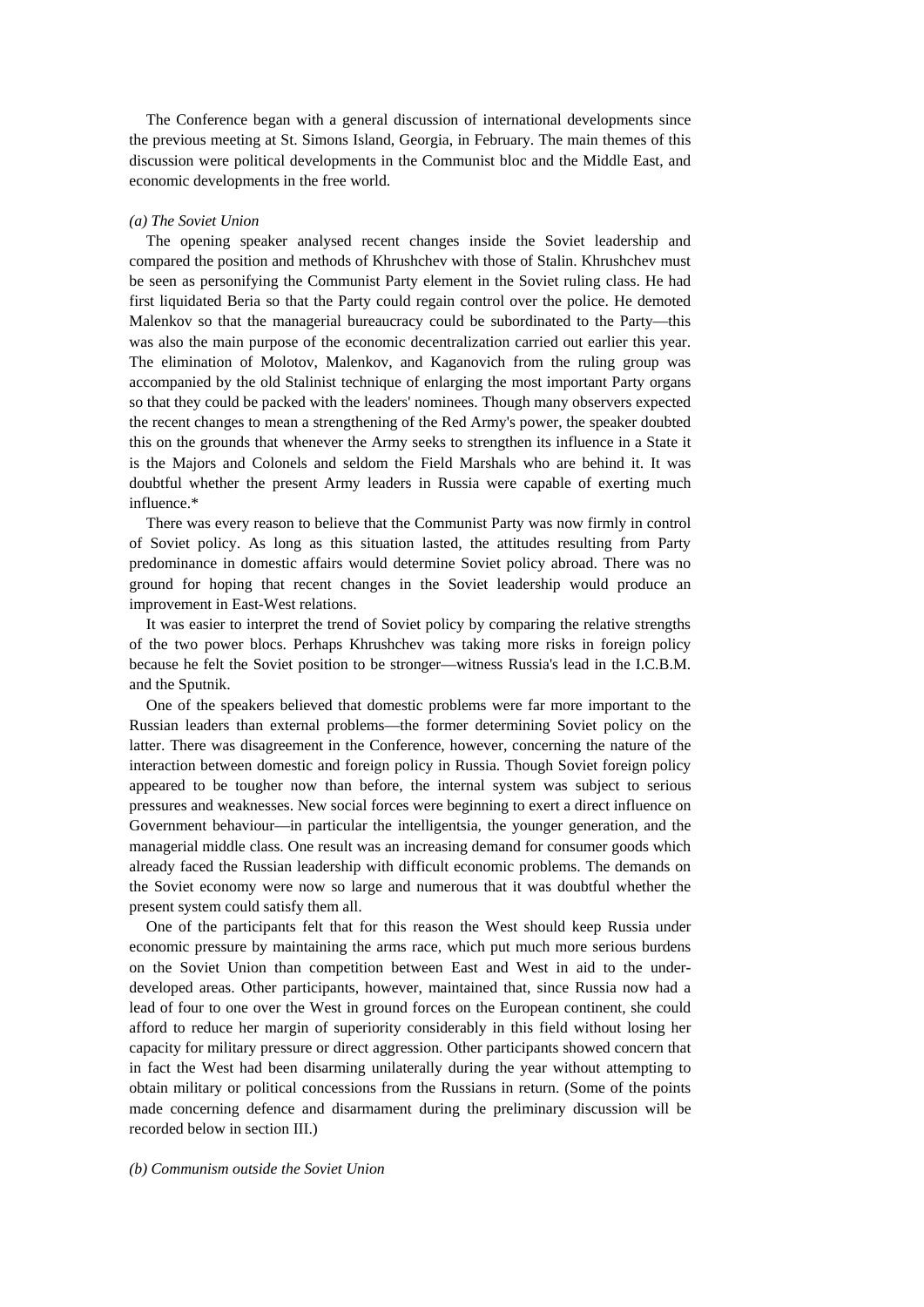Many participants referred to the setbacks suffered by Communism in Western Europe where Communist Party strength was at its lowest since the Second World War; its losses among the intellectuals, mainly as a result of events in Hungary and Poland, were particularly important. Russia's position was also much weaker in the satellite countries. One of the participants described the situation in Poland, which he had recently visited. He pointed out that it was now possible to establish economic and cultural contacts in many fields with the inhabitants of the satellite countries. Several other speakers also stressed the political gains which might follow economic co-operation with Eastern Europe. These countries must be shown that they need not rely exclusively on the Soviet Union for economic aid. One of the participants pointed out that this might also be true in China. Several speakers pointed out that the West was still unprepared for a repetition of the upheavals which occurred last year in Poland and Hungary. As regards Poland, there was still much hesitation in the West about the desirability of granting economic aid. We still had no policy for dealing with another explosion on the Hungarian model. This hiatus in our policy gravely weakened our propaganda to these countries.

One of the German participants referred to the Polish-German problem and in particular to the Oder-Neisse line as a factor which helped to keep Poland inside the Soviet bloc. He was confident that it would be possible to find a satisfactory solution for what was fundamentally a legacy of Hitler's war. While Germany would have to renounce her legal claims, she should not be called upon to make unilateral concessions, even though, when it came to negotiations, Germany might have to give up far more than Poland. Both parties should be less intransigent on this question. It should be possible to reach an agreement along the lines of that already reached between Germany and France.

## *(c) The Middle East*

While Russia had lost ground on the European front she had gained substantially in the Middle East. One of the participants maintained that it was not sufficiently realized that the problem here was not Communism as a political doctrine but Russia as a diplomatic influence. Syria, for example, was not turning Communist—it would be quite misleading to compare her with the satellite states in Eastern Europe. But Syria was becoming a vassal state of the Soviet Union under the control of Russian agents and nominees.

Russia had used her arms deliveries to extend her political influence. The Army, in particular the armoured units and the intelligence service, were in the hands of Russian stooges and this was enough to give Russia a decisive influence inside the Syrian Government. Russia's ultimate goals in the Middle East were to encircle Turkey, to evict the West from its military bases, and to cut its oil supply and deny it the free use of the Suez Canal. The West, therefore, must support Turkey and secure its oil supplies by building super-tankers and additional pipelines through Turkey. One of the participants believed we should also have to revise our attitude towards Colonel Nasser, however disagreeable this might be. It was pointed out that most of the tonnage which has been recently added to the world tanker fleet was being registered under the flags of Panama or Liberia; it was thus not under direct control by the Western Governments, and in case of crisis it could well be withdrawn to serve other clients. It was generally agreed that the Western countries should have a common policy in the Middle East, particularly since they all suffered the same serious limitations in their freedom of action. For example, they were committed to preserve Israel as a separate state in the Middle East although the Arabs considered Israel as their main enemy. Thus they could not play the card of Arab nationalism so successfully as Russia. As crisis succeeded crisis in the area, the West had never been able to develop and clarify a general line of policy for the Middle East. One of the major difficulties was the indiscriminate spread of arms among the Arab states and Israel. Some participants felt that the West should explore the possibility of reaching agreement on an arms embargo in the Middle East. Others felt the possibility of such an agreement was so remote that it was not worth jeopardizing relations with our Arab allies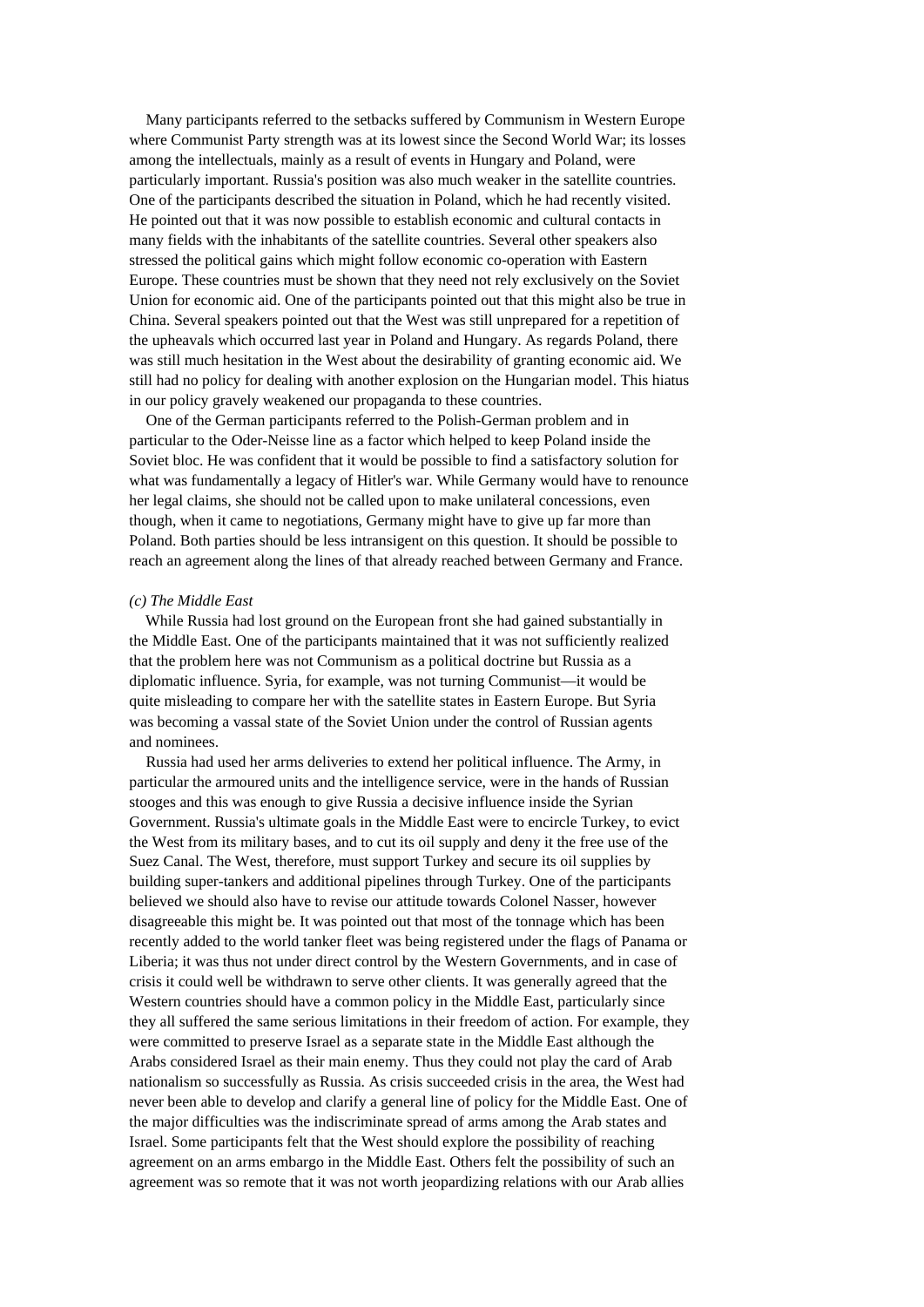in order to achieve it.

It had to be admitted that though the Western countries agreed in principle on the need for a common policy in the Middle East, they were still far from having achieved it. Each Western country tended to choose one Middle Eastern state as its particular client and to pursue friendship with it at the expense of good relations with the area as a whole. Britain had Iraq, America had Saudi Arabia, France had Israel, and now Italy had Persia, yet many of these states used the assistance they received from their protectors to pursue private conflicts with the clients of other Western powers. The recent trouble in Oman was a good example.

One participant felt that in inheriting the position of Britain and France as the predominant Western Powers in the Middle East, the United States had copied some of the political errors of its predecessors, in particular an over-reliance on the old ruling classes which were bound to disappear in the near future. It was a mistake to rely on the artificial patriotism of the royal families rather than the nationalism of the rising classes, which gave much more importance to the concept of Pan-Arab unity than to the existing state boundaries. Other speakers pointed out that however desirable it might be in theory for the West to identify itself with the revolutionary groups in the Arab world, in practice we had to accept the political situation as it was today and co-operate with whatever groups were in power. Moreover, in some cases the old ruling groups contained the most progressive and constructive elements.

In this respect as in others the real disagreement in the Conference was on the priority of long-term policies as against short-term expedients. No one denied the necessity for American intervention during the Jordan crisis, but some participants felt that the success of this intervention had misled America into imagining that it was a precedent which could be followed successfully elsewhere. In the long run the West must find some better way of making contact with the broad mass of Arab opinion and with the political and social groups which represented it in practice. Several participants drew attention to the serious shortcomings of Western propaganda to the Arab world. Cairo Radio still had an overwhelming influence in the Middle East. Whatever could and should be done to cope with immediate crises as they arose, the West must try to develop a long-term policy. It looked as though the Eisenhower doctrine, which had been welcomed at the last Conference as evidence of a positive American concern with the area, was already losing its rele vance in the military field. In the economic field, however, it remained valid and several participants felt that this was the most promising field for Western initiative. One speaker stressed the importance of a regional approach in the Middle East. So long as the area was treated as a mosaic of separate economic entities, there was little scope for fruitful intervention. Several participants called for a new Western effort to solve the problem of the Arab refugees, as a major obstacle to better relations between the Arab states and Israel.

It was pointed out, however, that economic development in the Middle East raised the same problems as in Asia or indeed in Europe during the Industrial Revolution. If the backward peoples were given access to modern techniques and to a twentieth-century standard of life, they must also be guided towards political democracy, otherwise the social chaos created by rapid economic development would provide Communism with new opportunities. For this reason one of the speakers believed that the problems of the Middle East should be seen in conjunction with those of similar areas in Asia, and more should be done to link the problems of the Far East and Middle East together.

#### *(d) Inflation*

It was impossible to discuss such problems as defence and overseas development without considering the impact of these expenditures on the domestic economy of the Western Powers. Reviewing the situation in the United States, one of the participants said there had been considerable development both in the depth and breadth of the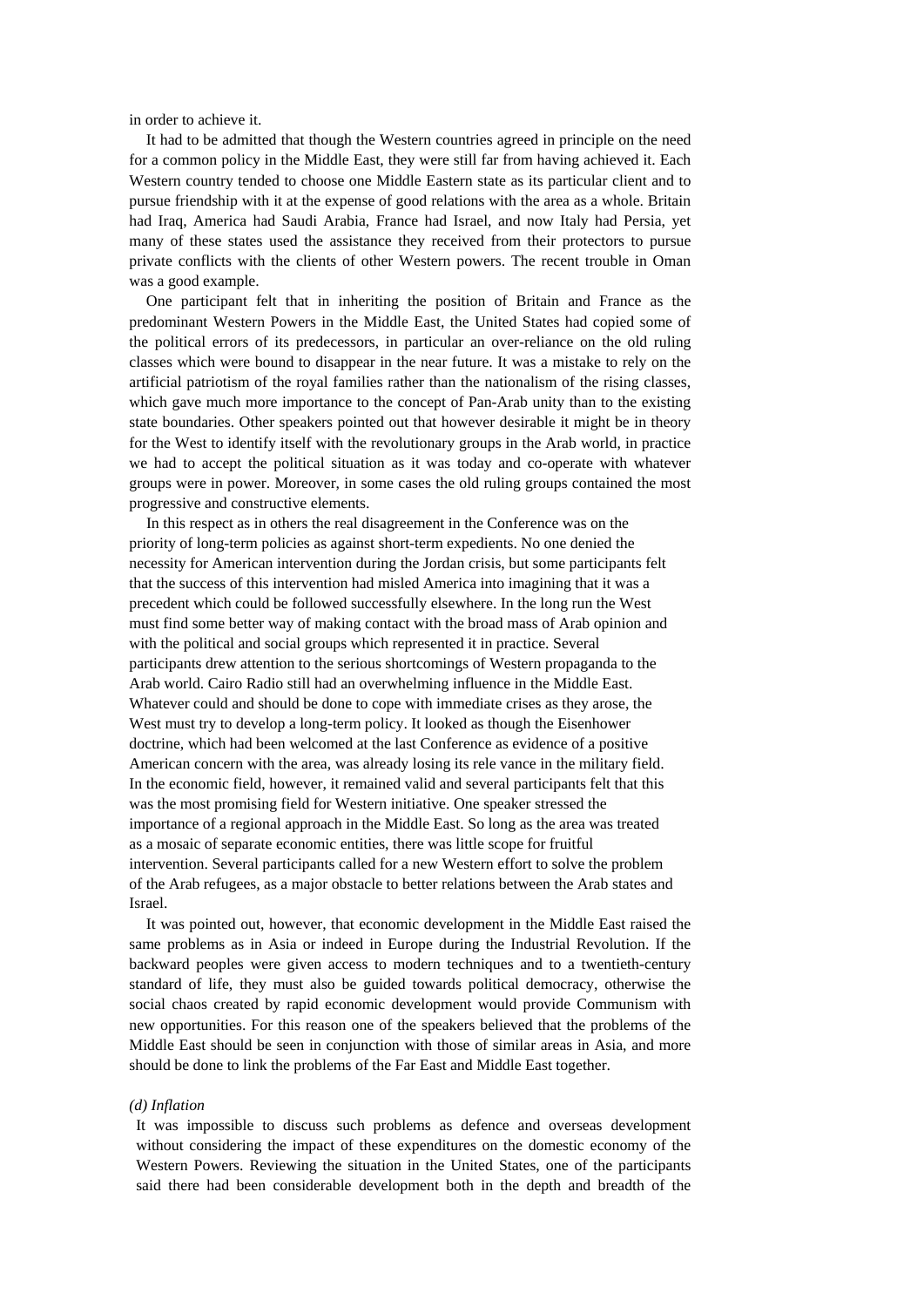American economy. The chief problem now was to maintain stability in economic growth. There was a close relationship between a stable currency and stability of employment. People realized that inflation must lead to a "Bust" and to mass unemployment. In its rapid economic development since the Second World War,

America faced a new set of problems. As a result of past experience, many defences against depression had been built into the economic structure, but there was less protection against inflation. Economically, the USA was still fighting the last war. All of the Western countries now had to decide how great a demand they could place on their economies and how much they could pay themselves for what they did. We must examine our national budgets, our credit policies and our price support policies in the light of the pace at which our economies could develop. Unless we preserved

## flexibility

and resilience in our economies, they might collapse under the strain of built-in inefficiencies and inflation-encrusted costs. We must aim at stable economic growth with rates of expansion which could sustain an improvement in our living standards, support our defence establishments, and make reserves available for the underdeveloped

parts of the world. We should approach this task confident that it could be done without

a steady attrition of our currency. Experience would prove whether our confidence was

justified. The speaker felt sure our economies were strong enough to accept the measures of restraint which might be necessary to keep inflationary tendencies under control.

Though there was general agreement on the desirability of halting inflation, some participants doubted whether in practice it was possible to maintain a stable level of prices at the same time as full employment, i.e. a high pressure of demand on the labour

market. Wages were not, however, the only inflationary factor to be considered. Some of

the speakers discussed the shortage of savings and the role of Government expenditure and credit policies. This was particularly important for the under-developed countries which had to fight against heavy internal demand and were disappointed at the meagre supplies of capital trickling from the huge Western reservoir.

One of the American participants believed that in spite of current talk of a recession, inflation was still the biggest long-term danger to the American economy, since it was still fundamentally expansionist; in fact present rumours of a business recession were probably mainly due to the measures the Government had introduced against an inflation which threatened America's defence posture as well as the basic health of her economy. There was, however, also some excess capacity, mainly in manufacturing industries, and a consequent decline in stock prices had caused some apprehension. Certain industries were particularly weak, for example housing, mineral mining, and the automobile industry. The speaker felt that during the past few years the American economy had tried to grow too fast and the price level had risen more than it should. Thus, in 1958, the gross national product in real terms might level off if it did not actually decline, although in money terms it would probably be several billion dollars higher than it was in 1956. Though this pause might be healthy and desirable in itself, there was a danger that psychological factors might carry it further than was econo-mically justifiable, but on the whole he felt confident since basically the American economy was strong and the trends were ''bullish".

### *(e*) *The European Common Market*

Besides discussing economic integration in Europe in its opening session, the Conference spent some time at the end of its agenda in considering the European Common Market and Free Trade Area. The whole of this discussion is summarized below. In general, the American participants welcomed the creation of a European Common Market and Atomic Pool. They stressed, however, that the economic benefits of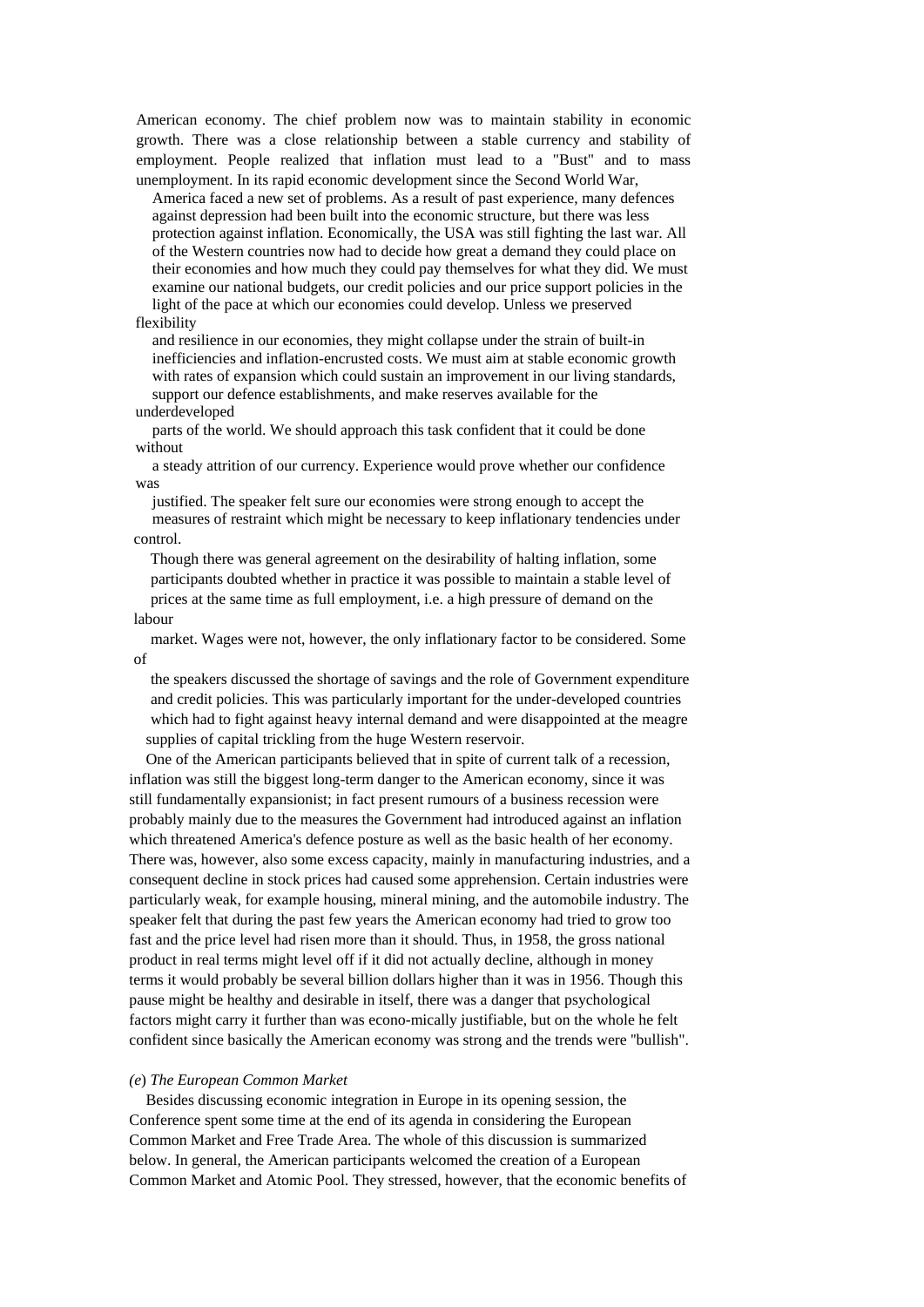the Common Market would depend on its looking outwards and not inwards. If the Common Market led to the formation of a self-centred economic bloc, it could do severe political and economic harm to the broader development of the free world as a whole. Indeed, American tariff policy would be influenced by the way in which the Common Market handled similar problems, and the trend inside Europe would have a direct bearing on the attitude of the USA as expressed in the legislative programme on foreign trade shortly to come before Congress.

Another speaker believed that, in general, forward-looking business and industrial circles in America saw the Common Market as creating opportunities rather than obstacles. Exporters, however, took a more realistic view, and expected not only increased competition but also an increase in quantitative restrictions" on dollar imports. For various reasons the different measures of integration proposed would probably influence the behaviour of firms well before they came to be implemented. It was expected that the Common Market would encourage industrial concentration in Europe and accelerate penetration of American markets. Conversely American industry would find it harder to compete in Europe. As a result Americans were beginning to contemplate increased direct investment *,* in European industry, mainly as partners contributing capital and, when necessary, technical know-how. There was a danger that protectionist elements in the United States might draw fresh strength from these developments.

Participants from the countries directly involved, however, felt that these fears would prove to be unfounded. The Common Market would be implemented by easy stages and, if the experience of Benelux was any guide, trade with the outside world would increase together with internal trade. They were confident that the Common Market would be a step towards greater freedom in world trade as a whole. This was the purpose of the plan, although in some cases adjustments had had to be made so that particular interests would not be too drastically affected. Now that the internal pattern had been settled in the Common Market Treaty, attention would concentrate increasingly on relations with third countries ; the Free Trade Area would be the next step in the process of European economic integration. One of the European participants from outside the Common Market area said that his country, while sharing some of the American apprehensions regarding the Common Market, hoped that a way could be found of grafting the Free Trade Area on to it. The main obstacle to British and Scandinavian participation in the Common Market was its function as a step towards political union among the countries concerned. It would not be easy, however, for third countries to associate with the Common Market even for economic purposes, since the Common Market represented a delicate balance between the interests of its members, which might be disturbed by the addition of further countries. There was also the problem of including agriculture, which for countries like Denmark was of fundamental importance. Difficulties also arose over the techniques required to operate a Free Trade Area, particularly a watertight system for Certificates of Origin. Nonetheless the political desire for a Free Trade Area as an addition to the Common Market was so strong that these difficulties should be overcome.

### (/) *Other Developments*

Several references were made to the crisis at Little Rock over schools segregation. While no one was disposed to underestimate the damaging consequences of these events on opinion in the uncommitted areas, all the European participants agreed that in Europe the American Administration had won credit for its stand and that the incident was rightly seen in the context of the general trend in the United States against racial discrimination. Several American participants, however, while expressing appreciation for the understanding shown by the responsible press and public opinion in Europe, expressed misgivings about the consequences inside the United States, in particular the revival of Civil War memories and increased racial tension in the Northern States as larger numbers of negroes cross the Mason-Dixon line.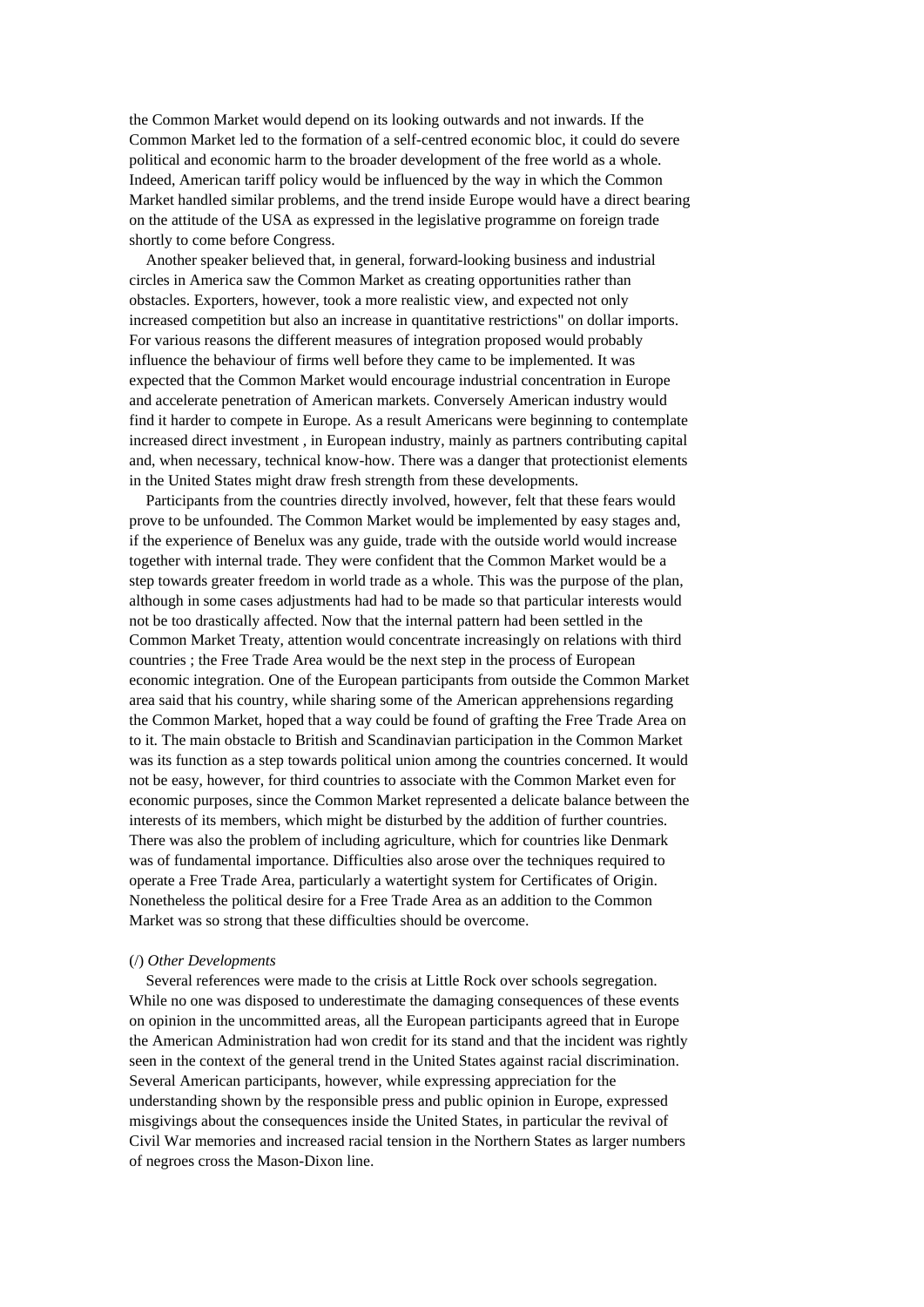# II. ARE EXISTING POLITICAL AND ECONOMIC INSTITUTIONS WITHIN THE

## WESTERN COMMUNITY ADEQUATE?

This discussion was mainly concerned with the North Atlantic Treaty Organization; European institutions attracted less attention, partly because they did not immediately concern the American participants.

## *(a) The Aims of Policy*

There was general concern that while the Communist bloc benefited from central strategic planning in world affairs, the Western Governments had been unable to achieve comparable unity. There was no overall co-ordination of policies nor had any attempt been made to establish a machinery for this.

Several participants emphasized the need for a clear definition of priorities in Western policy. One speaker suggested that the general aim of Western policy should be to produce a shift in Soviet policy from an aggressive attempt to force Communism on the rest of the world to one of "live-and-let-live". Rational argument would not achieve this without physical pressure exerted by Western military strength and unrest in the satellite states. The military and economic strength of Western Europe, in particular, would have a direct impact on developments inside the Communist bloc; in this respect the creation of the Common Market and of greater European unity would be of considerable consequence. All forms of contact with the Communist bloc particularly on the personal level should be encouraged.

Second only to this we should show sincere interest in the progress of the twenty-one new nation states of Asia, Africa, and the Middle East. If their help could be enlisted, they might exert considerable pressure; this had already been seen during the United Nations debate on Hungary. The Soviet concept of peaceful and competitive co-existence should be taken up by the West since it offered a better field on which to meet the Soviet challenge. There was general agreement that this formulation of Western objectives should determine the allocation of Western resources. One of the participants argued that we should concentrate first on strengthening our own military and economic position, since our own survival and the safety and prosperity of our friends depended on it. After this we should concentrate on those areas which had a direct bearing on our strength and security. We could not afford to waste our limited resources and it was dangerous to encourage expectations which we could not fulfil.

Though the Conference agreed on the reality of this danger, as borne out by recent increases in the bank rate throughout the Western world, a number of speakers felt that the new countries of the Middle East and Asia deserved a higher priority in Western policy.

One of the speakers suggested that our main task was to prevent any expansion of Soviet influence beyond its present geographical limits, and that this required great courage and determination from the West. The Soviet leaders did not hesitate to use threats and the West must be ready to respond in kind. Moreover, we must be in a position to carry out any threats we made, since we could never afford to bluff. In fact, however, the risks of having to implement a threat were much smaller than they superficially appeared. In general, our policy should be more carefully worked out and more energetic. Time and again, Russia took the initiative so that we were compelled to fight battles in conditions of her choosing. The general framework of NATO was the best place for elaborating an active policy, though we need not necessarily always make use of its machinery. Once we had decided on a policy we should not, as so often in the past, be too easily shaken into seeking new postures and new formulas.

## *(b) Consultation inside NATO*

It was generally agreed that the central problem was to ensure that nations held proper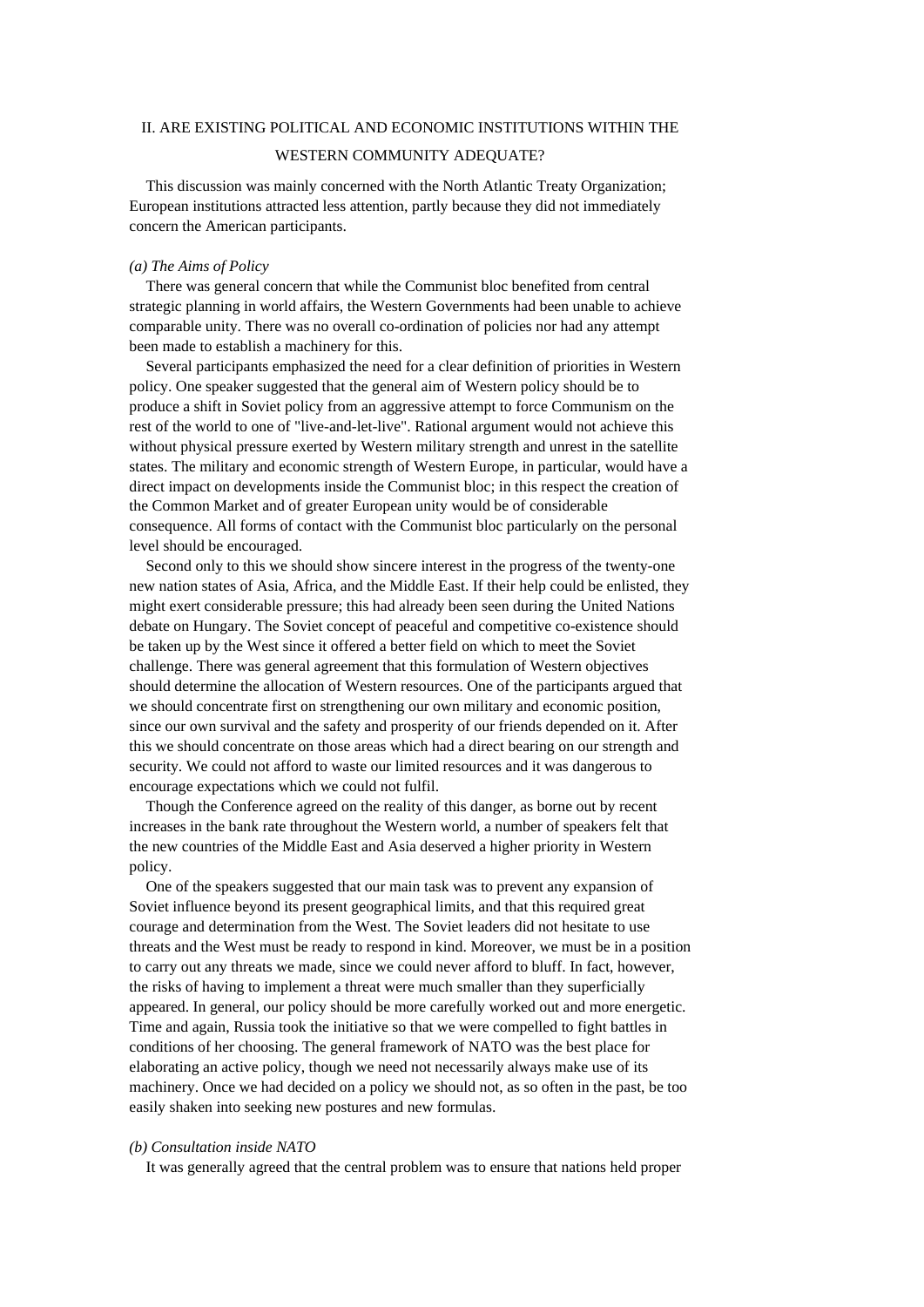consultations inside NATO before taking decisions which might affect other members of the alliance. Although the machinery itself might be perfectly adequate, and juridical obligations observed, NATO could break up like similar alliances in the past if members were drawn apart by divergent policies outside the area of NATO's direct concern. Although NATO was the only institution which covered all countries in the Western alliance, its members had a wider range of interests which extended beyond NATO's juridical limits. Outside Europe, the interests of members of the alliance differed in importance and were sometimes divergent—for example on the colonial problem—yet the alliance as a whole might be affected by actions of one of its members in an area where its direct interest was greater than that of its allies—for example in the Far East. Thus consultation on national policies was highly desirable. A distinction must be made, however, between issues of direct juridical concern to NATO on which unanimity was required in concerting a common policy, and issues outside NATO's immediate concern where the object of consultation was to discover whether national policy was compatible with, or at least not con trary to, the interests of other member states. In the latter case, unanimity was not essential and consultation need not necessarily lead to agreement. The major Powers, whose responsibilities extended beyond the area of the alliance, were committed to consulting their partners but not necessarily to agreeing with them. This distinction was probably inevitable; but the smaller countries often feared and resented the possibility that they might be involved by the actions of their bigger partners without their consent and without proper regard to their views.

There was no criticism of NATO's institutional machinery as such. It was adequate so long as it operated within the limits set by common interests and common aims. But once the interests or policies of the member states began to diverge, NATO'S machinery was paralysed and could not impose a solution. Responsibility for deciding policy rested on the national Governments and NATO was only their instrument. Some participants felt that this problem could only be solved by a formal transfer of sovereignty along federal lines. It was suggested, however, that although NATO was technically the instrument of an alliance of sovereign states, in some respects it went further in a federal direction.

In this connection reference was made to the Council of Europe and other European institutions where the unanimity rule in the Ministerial Councils was being slowly eroded and more and more questions were being decided by majorities; moreover, objecting countries were allowed to contract out of certain agreements. Perhaps this habit could also be introduced into the North Atlantic Council.

Several participants stressed, however, that the present situation in NATO did not give ground for serious concern. There was strong moral pressure on small minorities to comply with majority feeling and in practice this was usually effective. Providing NATO's consultative machinery was properly used it could give satisfactory results even in major matters. Everyone agreed, for example, in praising NATO's role in working out common Western proposals during the disarmament negotiations.

One of the biggest problems was to secure adequate consultation within NATO during the formulation of American foreign policy. This must be done at an early stage, since it was very difficult for the alliance to change an American policy which had already been decided.

*(c) The Machinery of NATO* The efficiency of consultation depended in part on the working of the NATO Secretariat and of the Council of permanent representatives. The Secretary-General could exert a considerable influence as spokesman for the interests of the alliance as a whole. It was important that the rank and standing of members of the Council should be high so that they could exert real influence on their respective Governments. One of the participants emphasized that they should also be in a position to reach those centres of opinion in their own countries which were concerned with making foreign policy. This was not so much a question of general propaganda as of establishing influence with those who formed opinion in the various countries. At the same time most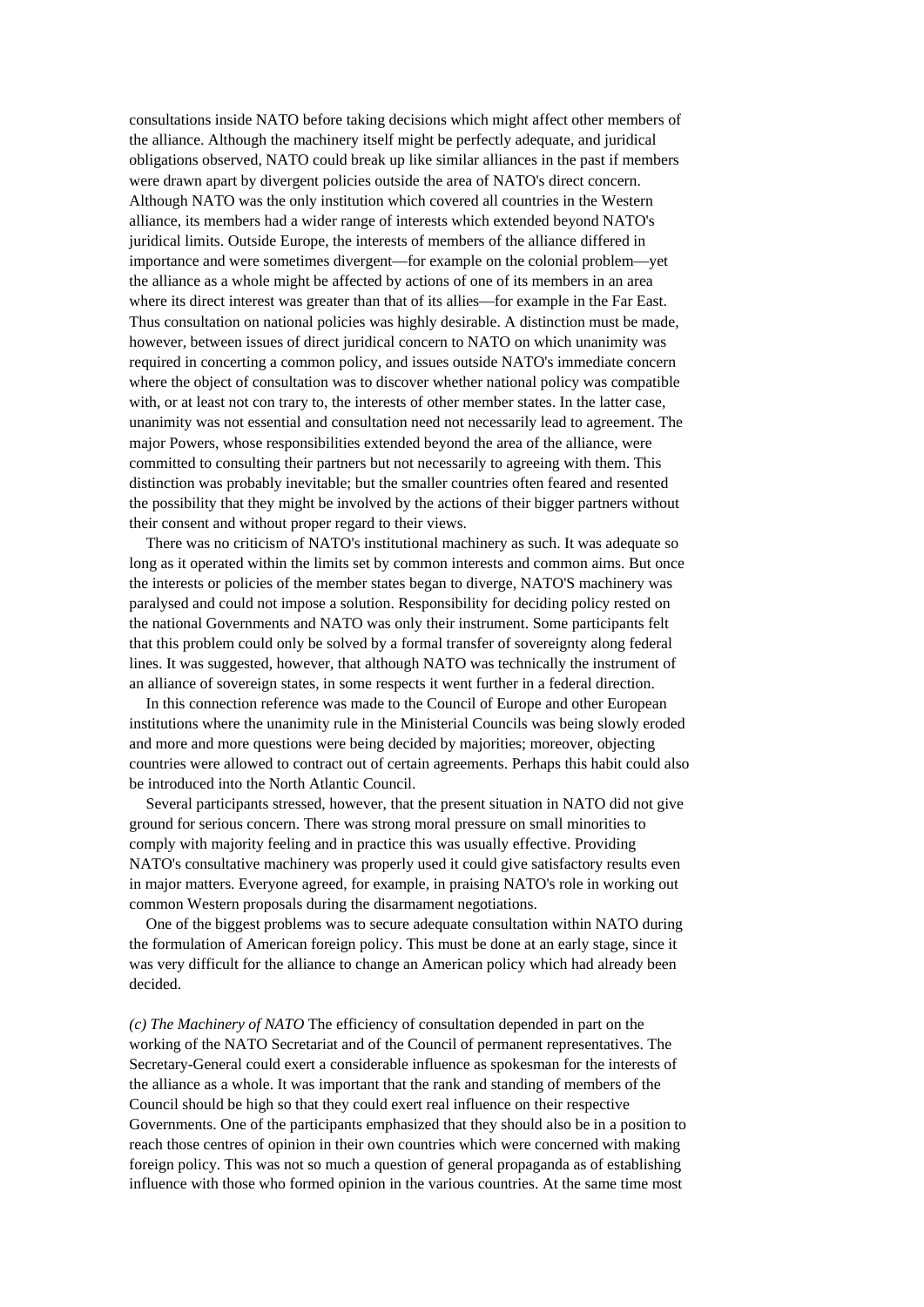participants agreed that NATO could be made more effective if the member Governments would delegate greater powers to their permanent representatives.

It was felt by one speaker that NATO should and could take a stronger line in dealing with sectional interests. It was much too easy at present for individual countries to act against the common interest, to hold up decisions, or to impose their own solutions without being held up to proper criticism. NATO must establish higher standards of behaviour in this respect.

Recruitment of members to the NATO Secretariat could be improved. Unlike most of the European institutions, NATO was staffed by Civil Servants on loan from member Governments for comparatively short periods. Thus it was difficult for them to oppose departments into which they would soon be reintegrated. They would have more independence if they could find a permanent career in an international Civil Service or in a permanent NATO staff. Other speakers felt that this was not a major problem. On the whole, NATO's staffing was satisfactory. Members of the Secretariat always acted on behalf of, or on instructions from, the Secretary-General; thus they benefited from his personal prestige. Moreover, while the Secretary-General presided over meetings of the Council as a whole, members of the Secretariat took the chair at its various committees and could thus exert considerable influence.

One of the participants suggested that the NATO countries should formally agree to submit their disputes to the International Court at the Hague. Whatever its practical importance, this would set a useful example to the newly independent countries of the world.

The Conference made a short review of the machinery for dealing with economic problems inside the alliance, and there was general agreement that this had worked satisfactorily, although the need was felt for consultation on matters of financial policy.

#### III. MODERN WEAPONS AND DISARMAMENT IN RELATION TO WESTERN

# **SECURITY**

#### *(a) The Impact of Technological Progress in Armaments on Strategy and Diplomacy*

This discussion was mainly concerned with the implications of Russia's newlyacquired ability to respond in kind against massive nuclear retaliation by the West—a problem often referred to as the thermo-nuclear stalemate. One participant pointed out that the phrase "thermo-nuclear stalemate" was not well chosen. It was rather a question of "stand-offs" developing at various levels of strategy: for example, Russia's ability to neutralize America's strategic thermonuclear power at present depended not only on her capacity for direct air-atomic attack on the United States but also on her naval power to cut off the NATO forces in Europe from their main base and source of supply in the Western hemisphere.

However, it was generally agreed that Russia's capacity for thermo-nuclear attack on American territory had made the threat of massive thermo-nuclear retaliation less convincing as a deterrent. There was a growing gap between the policy of deterrence and a strategy which the West might be willing to implement if deterrence failed—a gap between the total military strength of the West and Western willingness to use this strength to the full. The problem for Western statesmen was therefore to develop alternatives to a massive retaliation which would provide the West in any crisis with a spectrum of possibilities between doing nothing and destroying the human race. One participant suggested that the West must develop a strategy of denial in local war rather than destruction in all-out war, and that the pattern of future conflict would be short, sharp clashes in the area concerned accompanied by negotiations between the two sides for a settlement; this would be as much a test of will as a test of military power.

Though it was generally agreed that it was desirable to aim at such a spectrum of military possibilities, there was argument about the feasibility of limiting any war which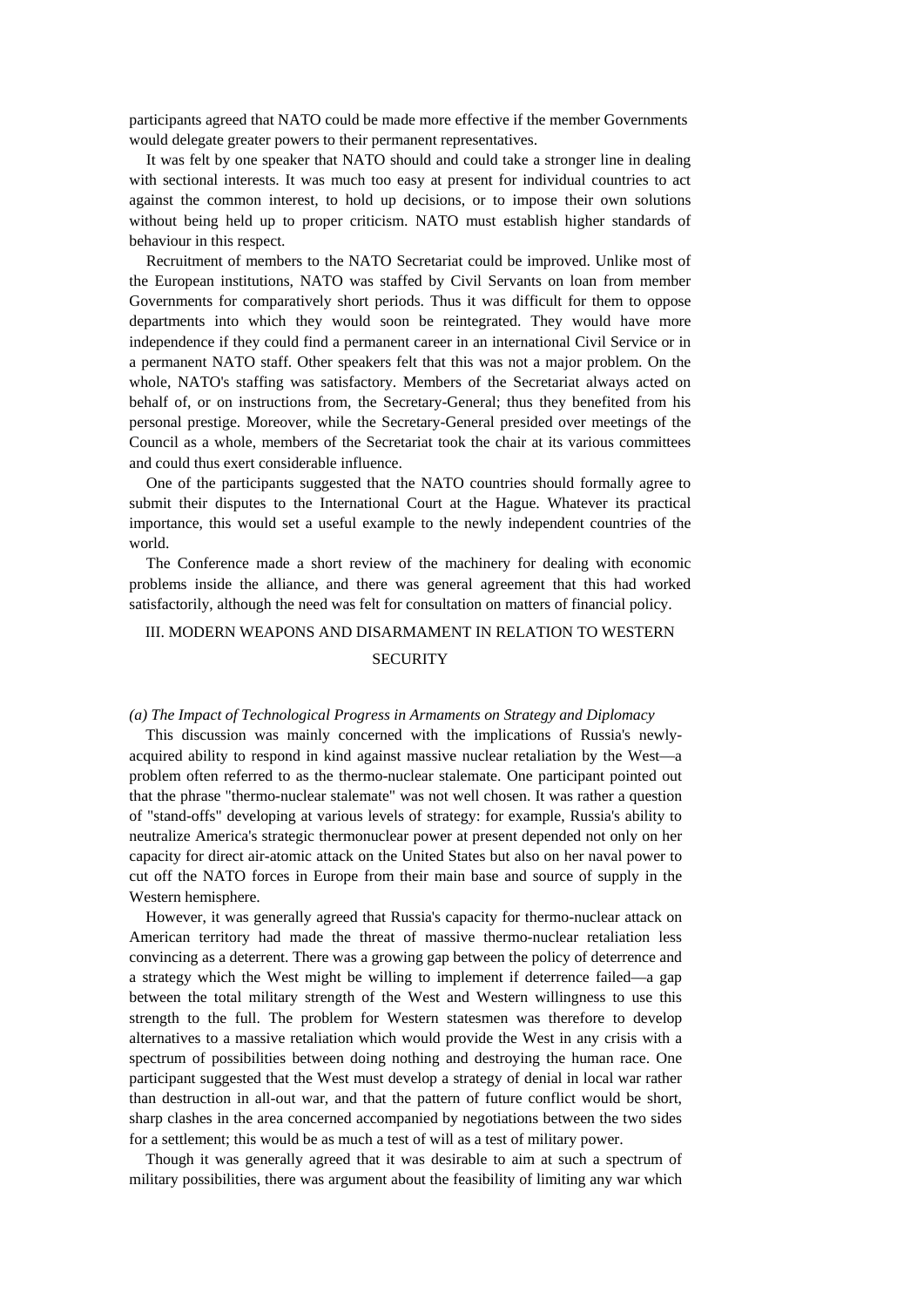involved both Russian and American troops directly. One participant held that, given the absolute weapon, war did not necessarily run to maximum destructiveness, but the limitation of war depended on its political objectives rather than the weapons used. Moreover, though enemy agreement was required for any limitation in war, this agreement was likely to be implicit, as in Korea, rather than explicit, as suggested by some advocates of "graduated deterrence".

Several speakers pointed out that in any case the problem of limiting war could arise separately from the problem of deterrence. Wars could break out by spontaneous combustion, as in Hungary, or through the action of small Powers, or through irrationality in the Governments of large Powers; in such cases a policy of deterrence might be irrelevant. Moreover there was the possibility that Russia might deliberately organize a local aggression in order to test the West's will and capacity to resist. If the West was incapable of halting such an aggression by limited warfare and did not feel

the

issue justified all-out thermo-nuclear annihilation, Russia could use her success to win further diplomatic victories without the physical use of her military power.

Thus the West must develop the capacity to smother or control little wars without involving the world in a thermo-nuclear holocaust. The most difficult problem was to decide whether it was possible to limit the use of atomic weapons or whether atomic weapons must be reserved exclusively for all-out war. One speaker gave examples of the way in which atomic warfare could be limited in terms of the theatre involved, the targets attacked and the weapons employed. Another argued that it was impossible and unnecessary to draw up general rules for the limitation of atomic warfare; in practice it was necessary and possible to solve the problem only in a small number of theatres, round the Sino-Soviet periphery. Moreover, providing Western confidence in the possibility of limiting atomic war was sufficient to remove inhibitions against the use of atomic weapons, the residual uncertainty as to whether in fact limitations could be maintained would only add to the deterrent. Thus NATO's decision to use "tactical" atomic weapons in Central Europe could be seen both as suggesting local atomic defence as an alternative to massive thermo-nuclear retaliation and as increasing the strength of the "tripwire" which would trigger off massive retaliation by automatically raising the stakes at issue in any Soviet aggression. It gave Russia no option between leaving NATO alone and starting with a major atomic attack to wipe out NATO's tactical nuclear bases.

One participant, however, disputed the possibility of limiting any direct conflict between two atomic Powers, holding that the real problem-was to clarify the point at which aggression would be met by all-out war, any attack below this point being met by conventional forces. When one speaker pointed to the Korean war as demonstrating the possibility of limitation even in the use of conventional weapons, another drew the opposite conclusions from the same evidence, arguing that the Korean war was limited only because atomic weapons were not used and because the Soviet Union did not directly confront the United States. Some speakers felt that the Soviet Government would never accept local defeat as an alternative to extending war, another cited Soviet withdrawals in Iran, Berlin, and Korea to prove the contrary.

There was some disagreement on how a strategy of limited war would affect the existing Western alliances. One speaker argued that the concept of an alliance was fundamentally incompatible with the localization of a conflict, since the aim of an alliance in peacetime was to convince the enemy that aggression would confront him with a coalition of overwhelming strength. Another held that those members of an alliance who were most exposed to attack could not reasonably reject a strategy involving heavy destruction in the battle zone if their only alternative was even heavier destruction for mankind as a whole. Nevertheless, it was generally agreed that whether or not NATO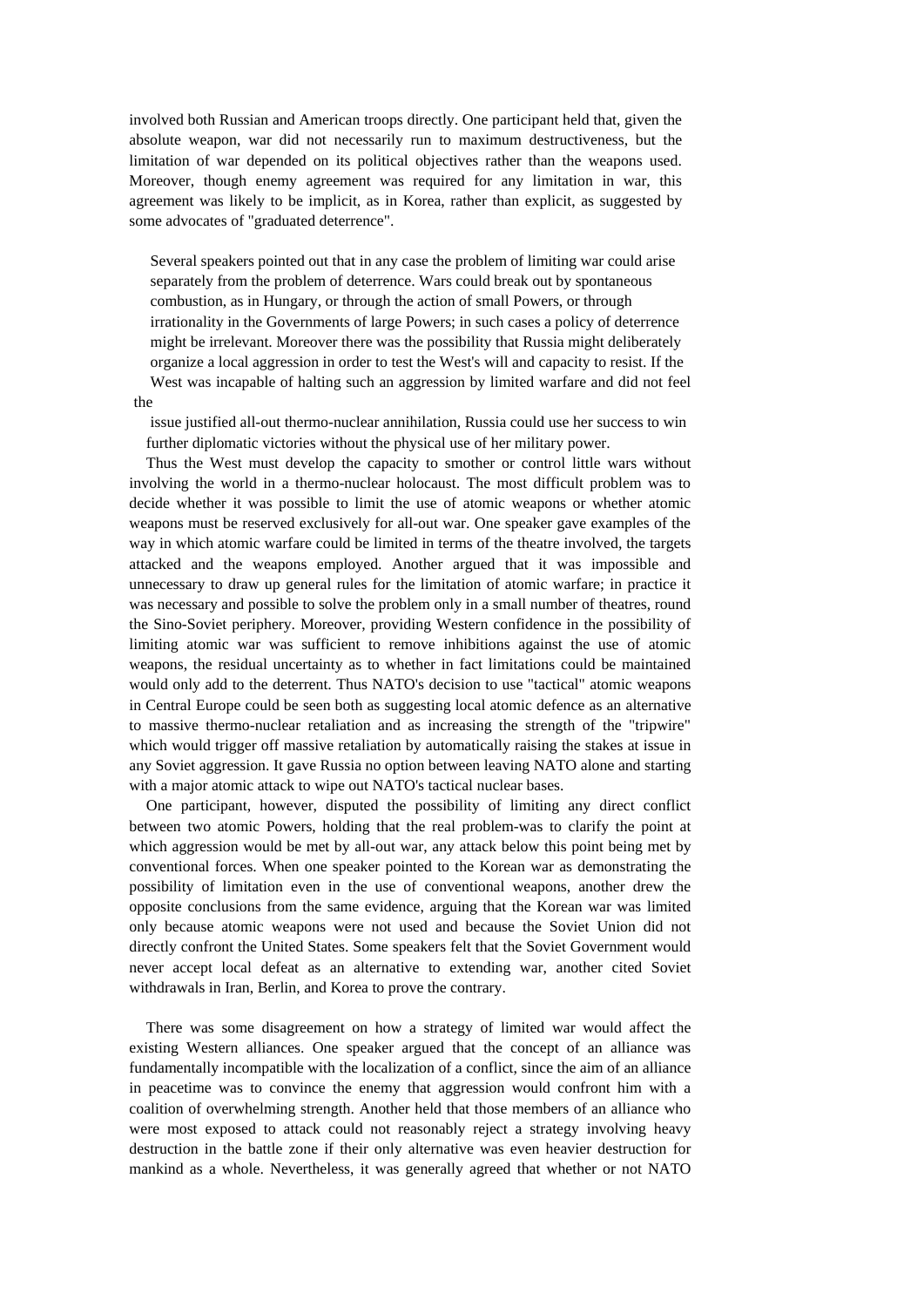turned to a strategy of limited war the Russo-American ' 'stand-off" made it politically and strategically dangerous to leave the instruments of massive thermo-nuclear retaliation exclusively in the possession of the two countries farthest from the front line. This consideration led the Conference to discuss the desirability of distributing atomic weapons more widely inside NATO. One speaker held that since the capacity for massive retaliation was the real sanction behind limitation of war, no member of the alliance would feel safe in adopting a policy of limited war unless it held some capacity for massive retaliation in its own hands. There was, however, much feeling against increasing the present size of the ''nuclear club". A German participant strongly opposed his own country possessing small-yield nuclear weapons, partly on the grounds that any attempt to provide for limited war in Europe would weaken the deterrent effect of massive retaliation which was the only realistic protection against large-scale Soviet attack. Another participant felt that general nuclear armament was becoming the only alternative to general nuclear disarmament: this fact might ultimately provide the needed pressure on both sides for agreement in the disarmament discussions.

Finally, the Conference discussed the limits which were set on Western arms expenditure as a whole by economic and political considerations. One participant felt that the existing limits were too narrow, since Russia was spending 18 per cent of her gross national product on defence, America only 8|- per cent, Britain 8 per cent, and the other Western allies even less. Thus the West was compelled to cover its tactical weakness by willingness to take greater strategic risks. It was generally felt that there would be great political resistance against any substantial increase in over-all defence expenditure. Some participants argued, however, that the Western countries might be prepared to increase their arms budget as part of an over-all shift in policy involving much closer co-operation between the United States and Western Europe. They argued that as part of such a package deal the United States might increase its total expenditure on the basic elements of massive retaliation, such as the Strategic Air Command and Civil Defence, while Europe increased its expenditure on conventional forces in the hope of providing for local defence without use of atomic weapons. Another speaker, however, pointed out that Western Europe could never hope to match the Soviet Union in conventional forces alone; moreover, the Red Army was already being equipped and reorganized with tactical atomic weapons and might well initiate their use in local war.

Thus the forces defending Western Europe must in any case be capable of tactical atomic warfare. He maintained—but his view did not go unchallenged—that to provide simultaneously for both conventional and atomic ground warfare in Europe was impossible for strategic as well as economic reasons.

## *(b) Limitation of Armaments and its Effect on MA TO*

There was general agreement that the negotiations which took place inside NATO to produce agreed Western proposals for the disarmament talks deserved great praise and had done much to enhance NATO's prestige. In spite of the difficulties involved in synchronizing NATO discussions with negotiations in the United Nations Sub-Committee, the West had on the whole produced its proposals with adequate speed. Both the Governments concerned and the NATO Secretariat deserved congratulation. Without this type of consultation the disarmament discussions might have created serious divergencies between various members of NATO. In particular, the countries which were not directly engaged in the London negotiations might have felt that their national interests would not be adequately safeguarded. By avoiding this, NATO had greatly reduced the dangers inherent in East-West negotiations.

When the UN Sub-Committee discussions began there had been some fear in Europe that the disarmament negotiations would weaken the defence posture of the West. In fact they had strengthened NATO. This prompted several participants to argue that East-West negotiations in general and disarmament talks in particular should be treated not as an alternative to Western defence policy but as a means of making it more effective. There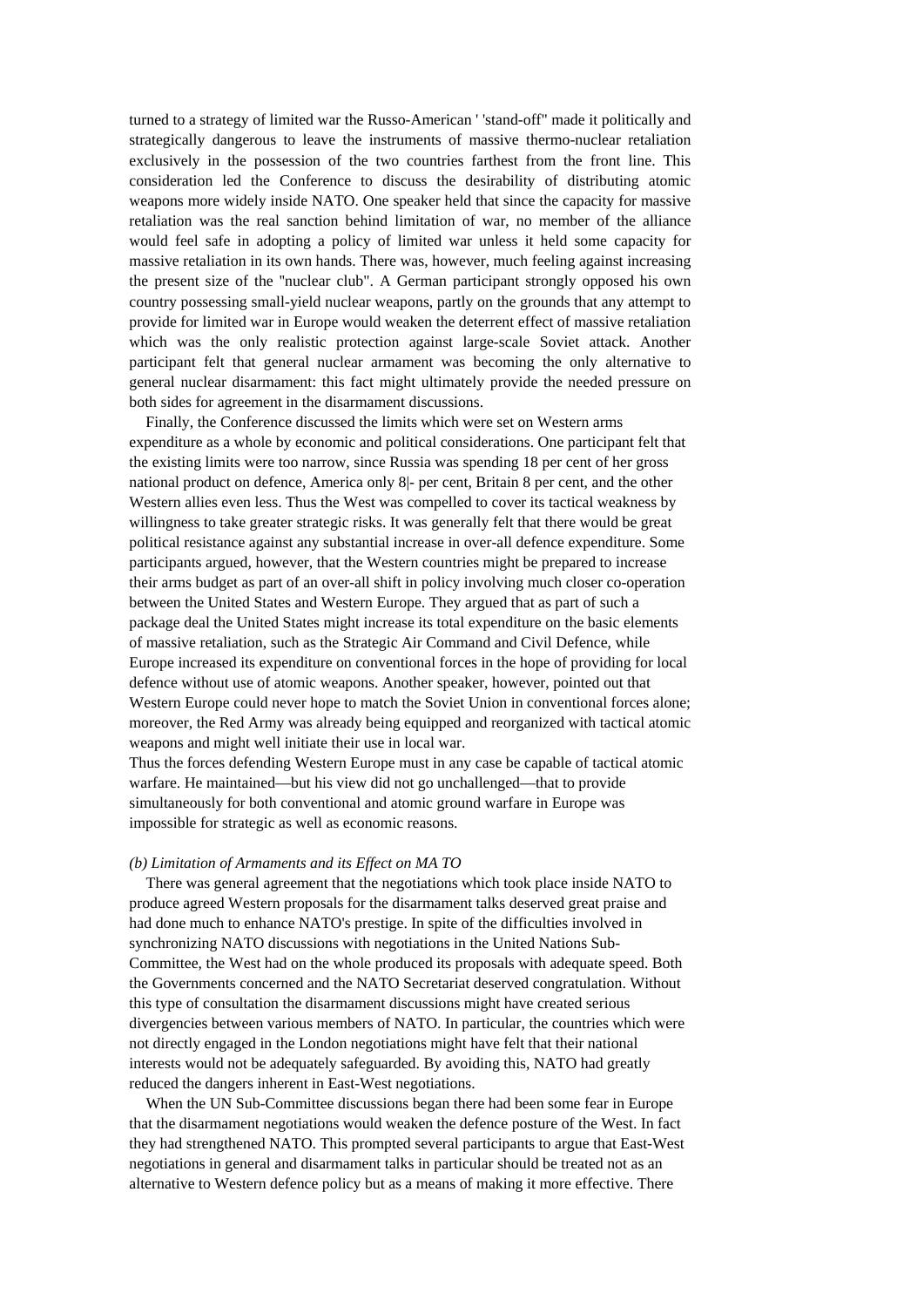was a large measure of agreement as to the need for co-ordinating our defence and disarmament policies.

Disarmament along the lines of the Western proposals would not have weakened the defence establishment of NATO, since they aimed not so much at disarmament as at reducing the level of armaments on both sides. Any arms limitation proposals involved some risk, but it might be, said one participant, that the risks inherent in the existing situation were greater than those implied by a compromise with the Russians. He remarked that the West had a mistaken tendency to consider disarmament proposals solely in terms of the sacrifices involved in its own strength, while forgetting that the other side would have to make corresponding concessions. It was too early to decide whether the London talks had succeeded or failed. Time alone would show whether the Soviet Union would give our proposals serious consideration. If we regarded our proposals as sound and reasonable—and the Conference seemed generally agreed that they were—we should stick to them and be patient, although we should not consider them as incapable of improvement. While maintaining our official attitude unchanged, we might privately examine among ourselves the possibility of some new approaches. For example, we might find that certain elements in the package proposals might vary from time to time in their relative importance both to ourselves and to the Russians. This applied particularly to the "open skies" proposal and the question of the "atomic club". In any case our efforts to reach agreement on disarmament must be sincere and must be seen to be sincere. This was essential both as regards public opinion in the West and as regards our partners in the negotiations.

Some participants felt that in the past few years the West had thrown away important bargaining points on disarmament without receiving anything in return. For example, proposals for disarmament on the Western side had actually followed unilateral reductions to a lower level than that proposed.

Several participants felt that the West had given insufficient thought to the possibility of negotiating on a zone of limited armaments in Central Europe which would involve the disengagement of Russian and American forces. Even from the strategic point of view a disarmament agreement along these lines might provide the NATO countries with more effective defence than a continuation of the existing situation—particularly since the present division of Germany might provoke a local conflict irrespective of Soviet or Western intentions. One of the speakers maintained that existing Western defence policy ruled out German reunification. In any case there was more chance that the Russians might accept a pilot scheme for disarmament in a dangerous peripheral area like Central Europe than permit international inspection and control inside her own national boundaries. Several speakers referred to the dangers inherent in our present defence posture which created a gulf between the nuclear powers on both sides of the Iron Curtain and the non-nuclear powers of Western Europe, whose influence was progressively declining. Moreover, although the possibility of nuclear retaliation was dwindling as each side lost the capacity for protection against a counter-blow in kind, the possibility of local conflict involving non-nuclear powers was increasing. This might ultimately impose intolerable strains on the Western alliance and was a consideration highly relevant to any disarmament agreement.

## PRESS STATEMENT

From 4 October to 6 October 1957, a group of forty-five Europeans and Americans held a private and unofficial meeting at Fiuggi, Italy.

This "Bilderberg Group" meeting, under the chairmanship of H.R.H. Prince Bernhard of the Netherlands, covered a wide range of matters of concern to the Western Community.

While the discussions did not attempt to reach conclusions or to recommend policies, there was strong emphasis on the desirability of promoting better understanding and more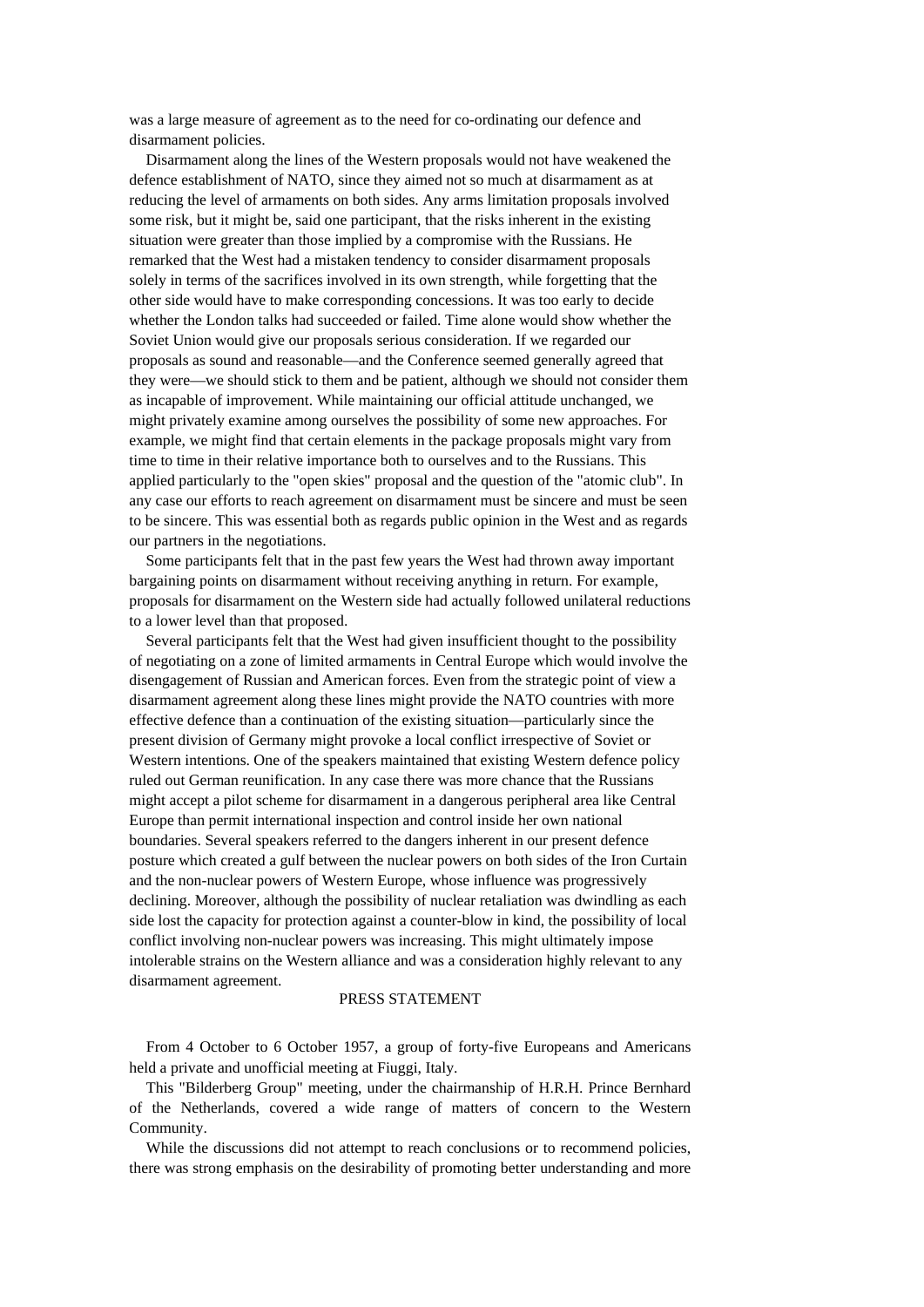effective co-ordination among the Western nations in dealing with common problems.

The participants in the meeting came from the United States, Canada, and eleven European countries. They included members of different political parties, representatives of business, labour, education, and some government officials. All the participants were present in a purely personal and unofficial capacity and, in keeping with the private, though not secret, character of all the "Bilderberg" meetings, no detailed reports of their discussions will be published.

#### *6 October 1957*

## THE FORMATION OF THE MIDDLE EAST STUDY GROUP

In the course of the debate on Middle Eastern problems, Dr Paul Rykens referred to the formation of a Middle East Study Group which was formed after the St. Simons Island Conference with the participation of some members of the Bilderberg Group. It will be recalled that Mr Eugene Black suggested at St. Simons Island that it might be possible to organize co-operation between private business in the West and corresponding elements in the Middle East with a view to furthering the economic development of the area. This idea met with a favourable response from the Conference, and, as a result of further study by a number of business people, the Middle East Study Group was formed in Amsterdam on 26 May 1957. During the following months, the Western Governments concerned have shown interest, and business circles in Western Europe and the United States have indicated their support. The Group is mainly composed of industrialists and financiers, since on the basis of its present plans its main interests will probably centre on these fields. Although the oil companies have shown a friendly interest in its work, it does not propose to include oil among its interests. The geographical area it will cover will include Iran and the Sudan, as well as the Arab countries of the Middle East.

The Study Group has formulated its plans in consultation with the International Bank for Reconstruction and Development and the International Finance Corporation, relying largely on the advice of their experts. The International Bank has also sponsored meetings between the Management Committee of the Study Group and the principal Arab representatives who visited Washington for the meeting of the International Monetary Fund. Following the conversations which then took place, a number of Middle Eastern countries have invited a Mission of the Study Group to conduct a survey on the spot. This Mission, composed of Dr Paul Rykens, Chairman of the Study Group, and members of the Management Committee, Mr George Nebolsine, Mr Hakon Christian-sen, and Mr Pollens, together with some other members of the Group, plans to visit the Middle East in the course of October and November.

## DEVELOPMENT OF CO-OPERATION BETWEEN MEMBERS OF NATO

## *By an Italian Participant*

1. Two parallel developments—the extension of the geographical area falling under Russia's political strategy, and the influence of economic and financial factors within the field of this strategy—have, I think, carried much weight in fostering the aspirations of those countries which, although fully conscious of the difficulties and limitations connected with a further development of NATO's scope, have felt and still feel, in the interest of all its members, the necessity of broadening the scope as far as practicable.

These countries would appreciate some initiatives aiming at such a goal.

In fact, long after the Communist revolution, the USSR had limited its main political action almost exclusively to the areas under its direct influence (China is an exceptional case). Correspondingly, when NATO came into existence its scope was limited to the European theatre.

It is, for instance, no secret that the Goa episode in the summer of 1954, although it involved territory pertaining to a member of the NATO, as well as certain situations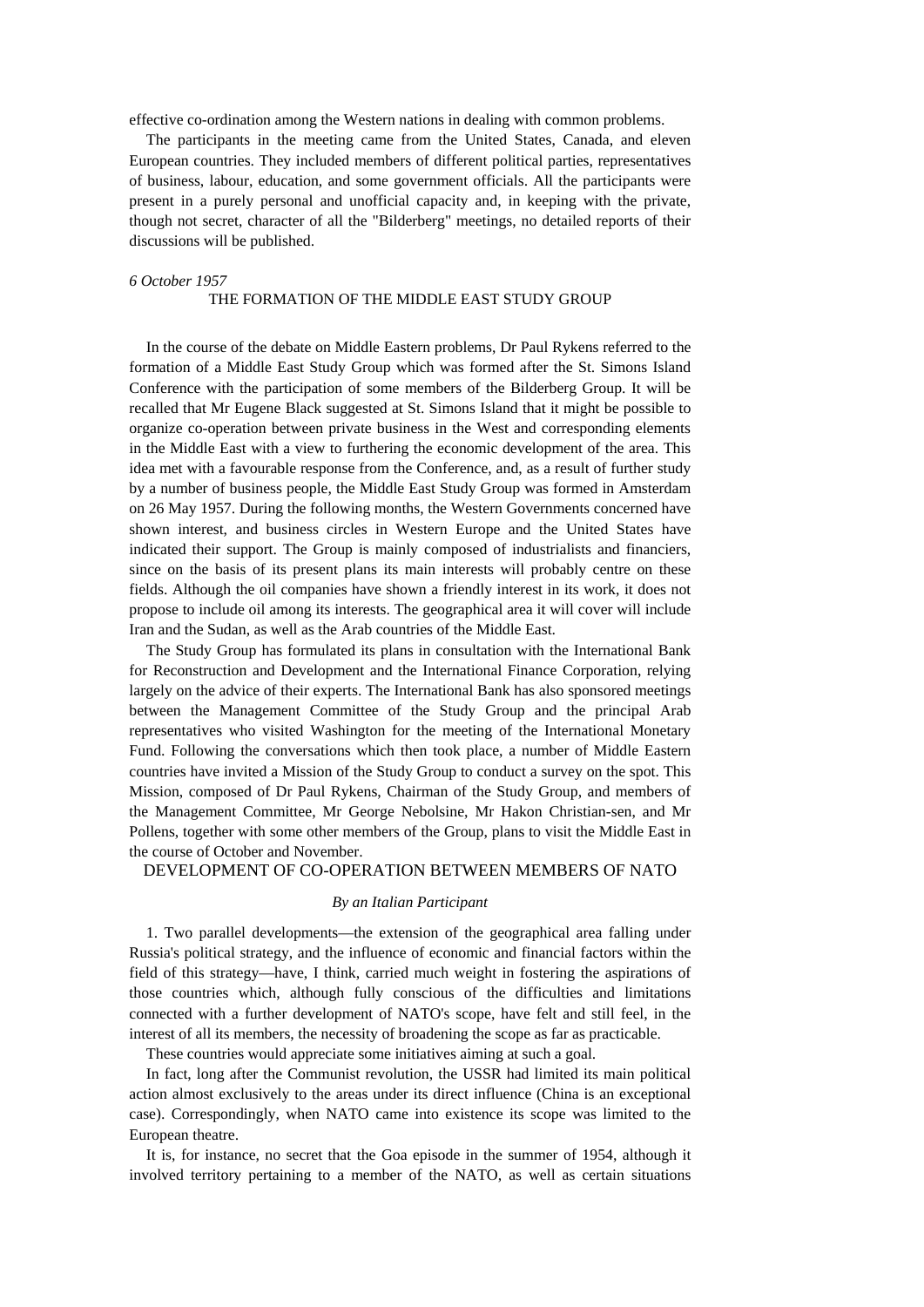developing in Egypt at approximately the same time, gave rise to many doubts as to whether these questions could properly be discussed within NATO.

But, meanwhile, the USSR was in the process of developing its sphere of political strategy, whatever differences of form or intensity it assumed, in Egypt, Syria, Yemen, Kerala, Guatemala, and also in the attempts of seizing power from within in Ceylon, Indonesia, British Guiana, etc.

At the same time equipment was delivered to India for the installation of a steel mill, which was considered one of the first steps for conferring political substance to the commercial relations of Russia abroad; there were also offers of technical assistance, tempting financial loans, purchase of crops such as rice from Burma, cotton from Egypt, the sale of which was difficult for certain countries, and so forth.

Russia also made approaches in Germany with the bait of alluring possibilities offered by the Chinese market in process of industrialization.

2. Under these circumstances the common interest of the NATO members came to spread steadily beyond the Treaty's limited sphere of application and economic elements came to be integrated into political ones, thus creating critical situations of which the Middle Eastern problem and the oil supplies for Europe afford a good example.

At the same time the necessity grew for steadily strengthening the economic potential of the NATO members.

I shall not dwell on the great difficulties and the limitations of this closer collaboration; Professor Gordon made the point clear in his paper and Ambassador Quaroni has shown how conspicuous and frequent but justifiable have been, and may still be, the divergencies between the allies' viewpoints. This recalls Hegel's saying that the "tragedy of life does not consist in the contrast between just and unjust but between just and just."

3. On the other hand, now that the era of nations tends towards becoming that of continents and maybe—let us hope in a co-operative sense—the era of races, history is flowing towards political organizations wherein diplomacy must adopt methods which political economy already judges valid.

At this important stage in history, the West needs at least an organized centre for consultations and contacts. A mathematician would tell us that the bilateral meetings required for fifteen Nations would amount to the figure of 105. One smiles at this figure and it only helps to emphasize the importance of a group procedure to secure—as M. Spaak puts it—if not a common group policy, in all cases at least a co-ordinated one.

It would be a mistake to create rigid rules which might prevent freedom and rapidity of action in cases where this would not risk dangerous repercussions for other members. But it is impossible to deny that many difficulties could have been avoided if the West had discussed the general problem of relations with Egypt in good time, not to speak of the withdrawal of financial aid for the Aswan Dam and the Anglo-French expedition to Suez.

4. The Western Community has made some successful experiments which create interesting precedents. Among other things I am thinking of trade with Russia and China, where, despite differences of opinion, the West as a whole did achieve a common course of action.

The system of infrastructure has shown a perfect integration of military aims and progress in civil relations. May this programme be extended to other fields, for instance to that of international roads?

I am also thinking of the common programmes for new and bigger sources of atomic and conventional power in order to make the West less dependent on specific areas of supply. NATO has also been studying, perhaps not too profoundly, programmes of civil mobilization. The new strategy certainly requires a fresh study which may bear on some economic trends of its members.

In some instances, which should not however be generalized for fear of dangerous